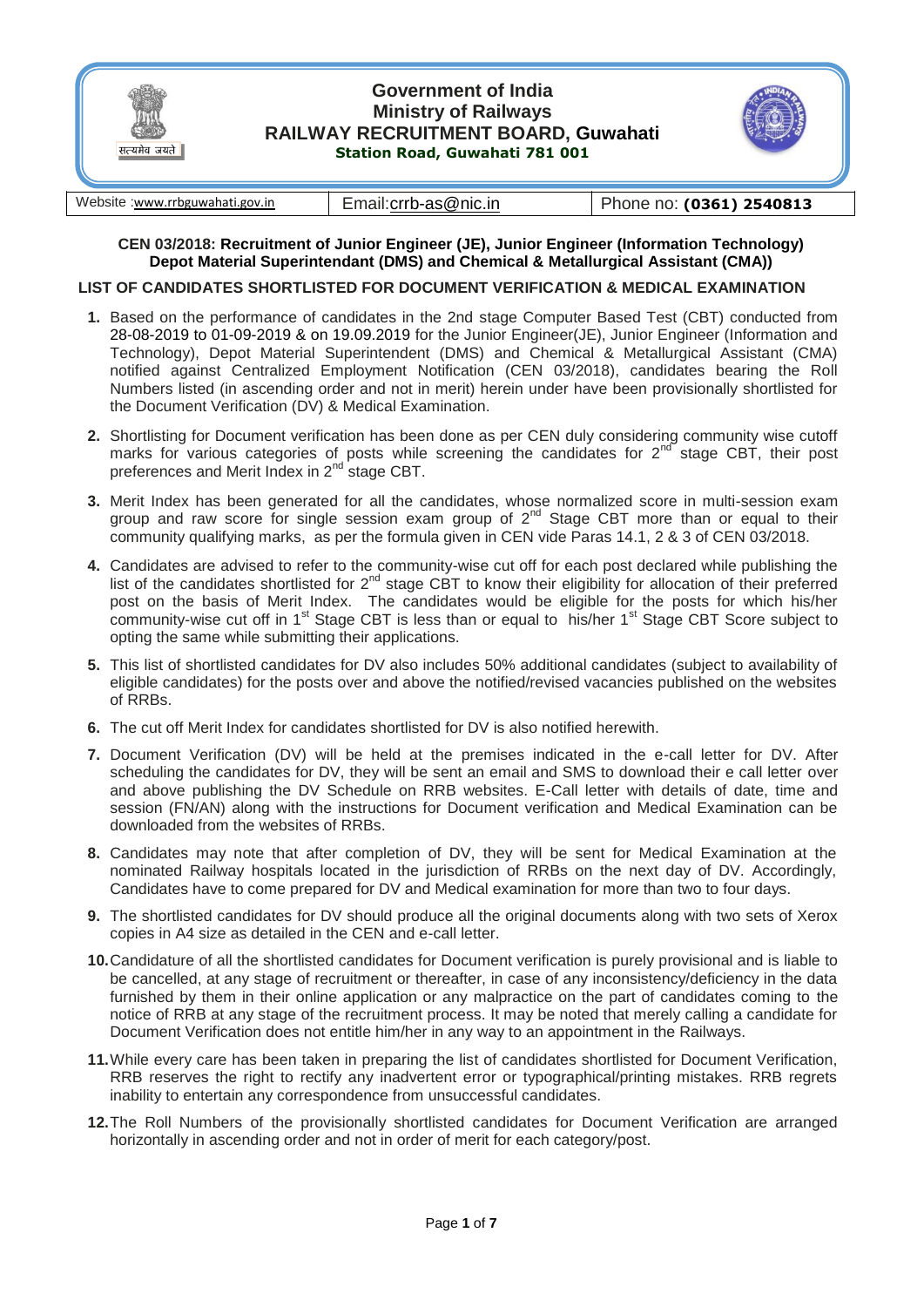- **13.**Regarding Medical Examination, candidates are advised that after completion of DV, medical examination will be carried out by Railway Hospital/Health Unit. Candidates have to pay the prescribed medical fee of Rs 24/- only. There are no other charges to be paid to the Hospitals/Health Unit for the medical examination. In rare cases, where the investigation like CT Scan, Ultra Sound, tests to rule out refractive eye surgery etc., have to be carried out for which necessary facility is not available in the Railway Hospital/Health Unit, then for such investigation, candidates may have to make the requisite payment to the concerned laboratory/hospital.
- **14.**Candidates may note that all the recruitment related activities by Railways is purely on merit basis only and candidates are not required to make any payment to any authorities other than the prescribed Medical Examination fee of Rs.24/-
- **15.**Important: Beware of the touts who may misguide the candidates with false promises of getting them selected for the job on illegal consideration. The recruitment process in the RRB exams is fully computerized and the selection is based purely on the merit of candidates.
- **16.**Candidates are advised to regularly visit RRB's official website for the updates.

## **Combined List of candidates shortlisted for DV for the posts of JE, DMS & CMA**

| 203812292051245 | 203812292271176 | 203812294231079 | 203812295061058 | 203812295121109 |
|-----------------|-----------------|-----------------|-----------------|-----------------|
| 203812295211170 | 203812296011275 | 203812296141069 | 203812296181265 | 203812296251291 |
| 203812296351056 | 203812297051105 | 203812297161058 | 203812297301050 | 203812297311076 |
| 203812297331008 | 203812298071129 | 203812298081180 | 203812298151022 | 203812298151249 |
| 203812298281069 | 203812298341118 | 203812300311043 | 203812301201073 | 203812301251032 |
| 203812302121031 | 203812302231097 | 203812302321037 | 203812303061013 | 203812303081031 |
| 203812303161112 | 203812303271090 | 203812304141021 | 203812304161024 | 203812304201119 |
| 203812307031044 | 203812307041256 | 203812307281005 | 203812307331269 | 203812310261045 |
| 203812311021196 | 203812311121107 | 203812311201060 | 203812311241192 | 203812311341016 |
| 203812312061242 | 203812312221391 | 203812312321421 | 203812436261321 | 203812437021150 |
| 203812437061052 | 203812437231202 | 203813220061140 | 203813220301206 | 203813220311172 |
| 203813221201122 | 203813221261075 | 203813221341088 | 203813356051090 | 203813356211133 |
| 203813357351143 | 203813363181176 | 203813363291185 | 203813364041134 | 203813364241132 |
| 203813365191049 | 203813367211146 | 203813367221004 | 203813367271115 | 203813376081042 |
| 203813376171143 | 203813376191137 | 203813378131075 | 203813378251101 | 203813379301093 |
| 203813380191022 | 203813381061088 | 203813381071029 | 203813382111195 | 203813382291130 |
| 203813383041162 | 203813383221090 | 203813384041021 | 203813384091030 | 203813384091144 |
| 203813384341186 | 203813385141002 | 203813385151115 | 203813385261200 | 203813385291099 |
| 203813399011047 | 203813399221041 | 203813400081318 | 203813400131162 | 203813402091098 |
| 203813448271155 | 203814192221127 | 203814195271193 | 203814195311180 | 203814196311036 |
| 203815219061141 | 203815219081033 | 203815219111082 | 203815222091013 | 203815222131275 |
| 203815222261312 | 203815222331171 | 203815223021246 | 203815223061074 | 203815223111011 |
| 203815223141305 | 203815224051081 | 203815224121391 | 203815224341325 | 203815224341390 |
| 203815225201134 | 203815225201197 | 203815226101195 | 203815226151233 | 203815227171201 |
| 203815228031256 | 203815228121143 | 203815228171115 | 203815228301014 | 203815228351138 |
| 203815422291172 | 203815422311226 | 203815422321106 | 203815430071346 | 203815430081267 |
| 203815430081313 | 203815430211086 | 203815430281049 | 203815430351221 | 203815431061120 |
| 203815431191270 | 203816282051045 | 203816282271074 | 203816283331068 | 203816284261047 |
| 203816284351041 | 203816285061261 | 203816285121080 | 203816285151229 | 203816286121012 |
| 203816286141091 | 203816287171022 | 203816435201032 | 203816435311245 | 203816456181189 |
| 203816460111097 | 203816460181176 | 203817149161175 | 203817157101090 | 203817157151082 |
| 203817158311034 | 203817160011094 | 203817160031045 | 203817160101050 | 203817161301136 |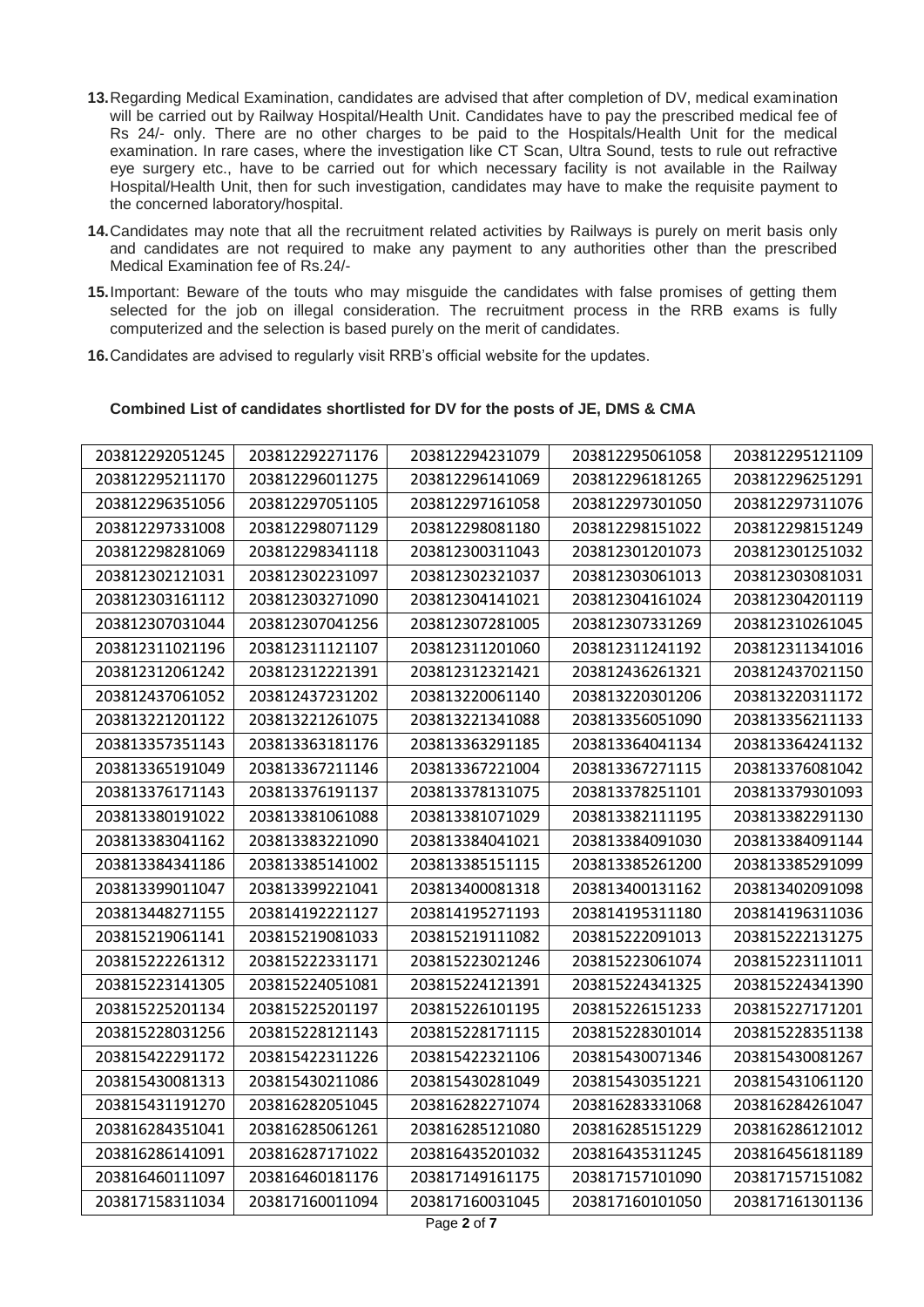| 203817162121206 | 203817162151251 | 203817162261096 | 203817162281015 | 203817162291057 |
|-----------------|-----------------|-----------------|-----------------|-----------------|
| 203817163081205 | 203817163141197 | 203817164071098 | 203817164111148 | 203817164141056 |
| 203817164251332 | 203817164331183 | 203817165061200 | 203817165121289 | 203817165191027 |
| 203817166271049 | 203817167011229 | 203817167021093 | 203817167161035 | 203817167261188 |
| 203817167281144 | 203817167281300 | 203817168221192 | 203817169071110 | 203817169151127 |
| 203817169181142 | 203817169201016 | 203817176331038 | 203817289211390 | 203819358211021 |
| 203819359041070 | 203819359111016 | 203819359121007 | 203819359171033 | 203819360241176 |
| 203819360261083 | 203819361051057 | 203819361061087 | 203819361101078 | 203819362031099 |
| 203819362121013 | 203819362121033 | 203819362341074 | 203819362341135 | 203819368101290 |
| 203819368191032 | 203819368321023 | 203819369071156 | 203819369131109 | 203819369171074 |
| 203819369241135 | 203819369321123 | 203819369321185 | 203819370041117 | 203819370191222 |
| 203819370241121 | 203819370281202 | 203819370311184 | 203819371141176 | 203819371201068 |
| 203819372321054 | 203819373051046 | 203819373051118 | 203819373211019 | 203819373311178 |
| 203819373321014 | 203819373321060 | 203819373341177 | 203819374121070 | 203819374241087 |
| 203819386061013 | 203819386081162 | 203819386091055 | 203819386191035 | 203819386271042 |
| 203819386301161 | 203819387181110 | 203819387331059 | 203819387341030 | 203819388021007 |
| 203819388031067 | 203819388051191 | 203819388061222 | 203819389011157 | 203819389091011 |
| 203819389111047 | 203819389111050 | 203819389151138 | 203819389261084 | 203819390081117 |
| 203819390141051 | 203819390171202 | 203819391191087 | 203819391221186 | 203819392041130 |
| 203819392111116 | 203819392131011 | 203819392241051 | 203819392271099 | 203819393031008 |
| 203819393061084 | 203819393151026 | 203819393221125 | 203819393241062 | 203819393261217 |
| 203819395011002 | 203819396281136 | 203819398031008 | 203819398031148 | 203819398131006 |
| 203819398291099 | 203819398311065 | 203819398331054 | 203819401011013 | 203819401071174 |
| 203819401201088 | 203819401221104 | 203820126011188 | 203820126011207 | 203820126011294 |
| 203820126021090 | 203820126021094 | 203820126031192 | 203820126031265 | 203820126041202 |
| 203820126041236 | 203820126041274 | 203820126051036 | 203820126051110 | 203820126061112 |
| 203820126061129 | 203820126061131 | 203820126061136 | 203820126061284 | 203820126071010 |
| 203820126071080 | 203820126071153 | 203820126081120 | 203820126091357 | 203820126101121 |
| 203820126101151 | 203820126101232 | 203820126111179 | 203820126111230 | 203820126111412 |
| 203820126121005 | 203820126121063 | 203820126121101 | 203820126121120 | 203820126121174 |
| 203820126121273 | 203820126121327 | 203820126121356 | 203820126141343 | 203820126181055 |
| 203820126181088 | 203820126181108 | 203820126181250 | 203820126191227 | 203820126201181 |
| 203820126211111 | 203820126211136 | 203820126211180 | 203820126221281 | 203820126221338 |
| 203820127051042 | 203820127121034 | 203820127141020 | 203820127271019 | 203820127281032 |
| 203820127301011 | 203820127301080 | 203820127311029 | 203820127331098 | 203820127341028 |
| 203820128031009 | 203820128051002 | 203820128091063 | 203820128091090 | 203820128101078 |
| 203820128121050 | 203820128121060 | 203820128131025 | 203820128131064 | 203820128141071 |
| 203820128161022 | 203820128181066 | 203820128191033 | 203820128191067 | 203820128211081 |
| 203820128211101 | 203820128231021 | 203820128251008 | 203820128251071 | 203820128251074 |
| 203820128251094 | 203820128261061 | 203820128271094 | 203820128271101 | 203820128321033 |
| 203820128331015 | 203820128331043 | 203820128341047 | 203820128341060 | 203820128341093 |
| 203820129011114 | 203820129011143 | 203820129011161 | 203820129021064 | 203820129031014 |
| 203820129031058 | 203820129041065 | 203820129041069 | 203820129041149 | 203820129041150 |
| 203820129051079 | 203820129061056 | 203820129061110 | 203820129061121 | 203820129061170 |
| 203820129071093 | 203820129081080 | 203820129081087 | 203820129091013 | 203820129091131 |
| 203820129091220 | 203820129101052 | 203820129101129 | 203820129101172 | 203820129111062 |
| 203820129111239 | 203820129121068 | 203820129121103 | 203820129121224 | 203820129131067 |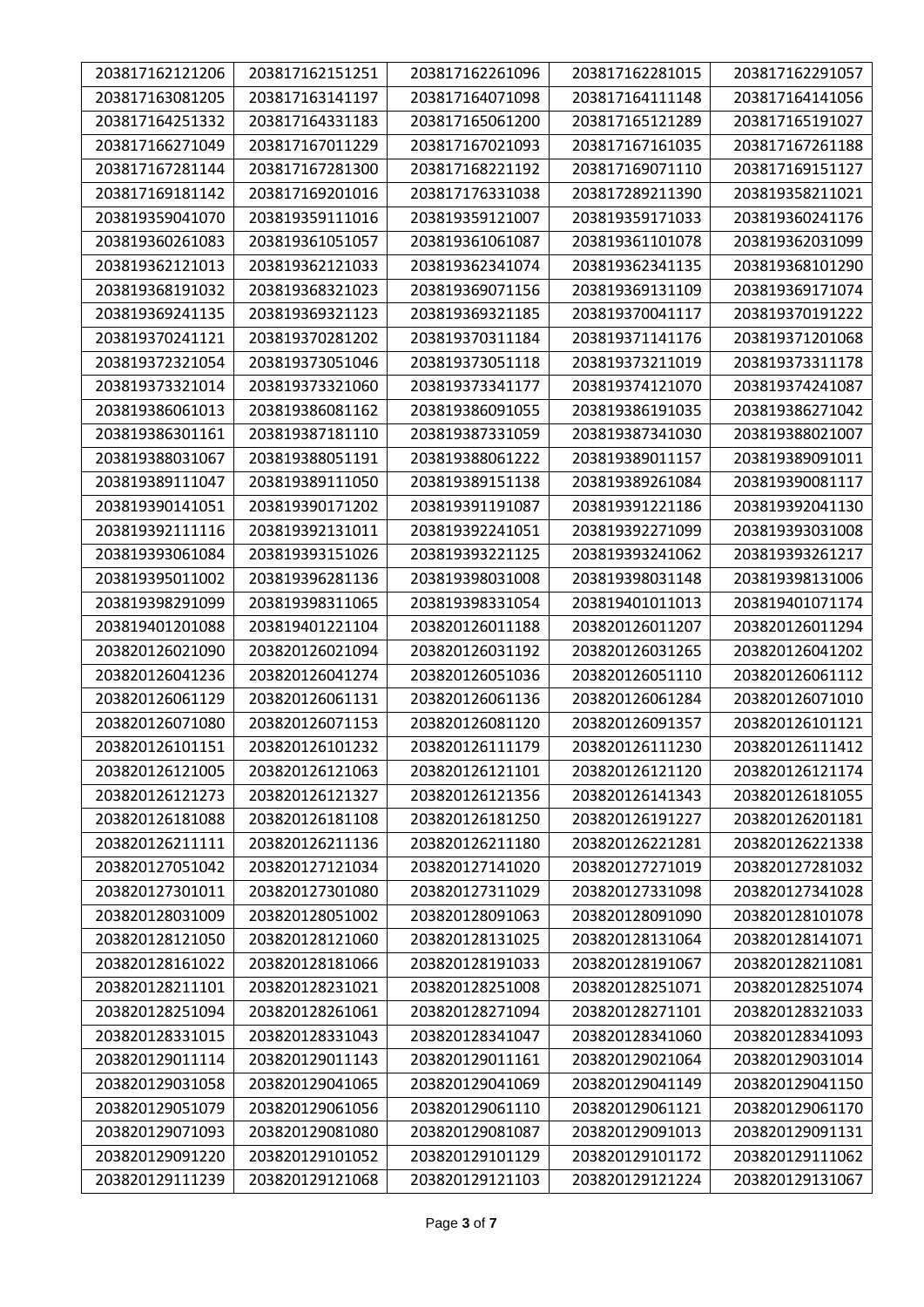| 203820129131124 | 203820129141206 | 203820129141236 | 203820129141243 | 203820129151246 |
|-----------------|-----------------|-----------------|-----------------|-----------------|
| 203820129161055 | 203820129161090 | 203820129161198 | 203820129181014 | 203820129181052 |
| 203820129181190 | 203820129181192 | 203820129181234 | 203820129191098 | 203820129201006 |
| 203820129201194 | 203820129211152 | 203820129211235 | 203820129211239 | 203820129221035 |
| 203820129221205 | 203820129231029 | 203820129231226 | 203820129241033 | 203820129241046 |
| 203820129241139 | 203820129241224 | 203820129251020 | 203820129251060 | 203820129251104 |
| 203820129251162 | 203820129251214 | 203820129261057 | 203820129261142 | 203820129261143 |
| 203820129261217 | 203820129271059 | 203820129271133 | 203820129291072 | 203820129291078 |
| 203820129291196 | 203820129291224 | 203820129301077 | 203820129301201 | 203820129301220 |
| 203820129301228 | 203820129311169 | 203820129311208 | 203820129311243 | 203820129321014 |
| 203820129331065 | 203820129331099 | 203820129341076 | 203820129341173 | 203820129341215 |
| 203820129341238 | 203820129351032 | 203820129351157 | 203820130011033 | 203820130011073 |
| 203820130021027 | 203820130031051 | 203820130041076 | 203820130051006 | 203820130051034 |
| 203820130051051 | 203820130051056 | 203820130081018 | 203820130091038 | 203820130101070 |
| 203820130111057 | 203820130111143 | 203820130121024 | 203820130131080 | 203820130131089 |
| 203820130151007 | 203820130161007 | 203820130161066 | 203820130161112 | 203820130171070 |
| 203820130181016 | 203820130191015 | 203820130191059 | 203820130201069 | 203820130201144 |
| 203820277021026 | 203820277061015 | 203820278211008 | 203820354191021 | 203820354211005 |
| 203820354211010 | 203820354251058 | 203820354271053 | 203820354271065 | 203820354301037 |
| 203820354331007 | 203820354341051 | 203820463091017 | 203820463091049 | 203820463091067 |
| 203820463101013 | 203820463131053 | 203820463151113 | 203820463171027 | 203820463171061 |
| 203820463171116 | 203820463201036 | 203820463201085 | 203820463201102 | 203820463231034 |
| 203820463261013 | 203820463271017 | 203820463291031 | 203820463301005 | 203820463301051 |
| 203820463311008 | 203820463331004 | 203820463351044 | 203822280251014 | 203822280281131 |
| 203822280301142 | 203822404311146 | 203822405131082 | 203822409011128 | 203822409211166 |
| 203822409311375 | 203822410041205 | 203822410061160 | 203822410081270 | 203822410291025 |
| 203822410301263 | 203822412191060 | 203822412341287 | 203822413021038 | 203822413061102 |
| 203822413091062 | 203822413121011 | 203822413241227 | 203822413351115 | 203822415111014 |
| 203822415191086 | 203822416011101 | 203822416021129 | 203822416181116 | 203822416201160 |
| 203822416351002 | 203822426081152 | 203822426271130 | 203822426341048 | 203822446071096 |
| 203822449171064 | 203822449271089 | 203822449321123 | 203822451311002 | 203822455211042 |
| 203822455241093 | 203822455351061 | 203823406241032 | 203823406281057 | 203823406301043 |
| 203824173011037 | 203824229121037 | 203824251061092 | 203824256271176 | 203824266201385 |
| 203824266281211 | 203826131031040 | 203826131061009 | 203826131071001 | 203826131091071 |
| 203826131111031 | 203826131141083 | 203826131141243 | 203826131151004 | 203826131161033 |
| 203826131171301 | 203826131191153 | 203826131191253 | 203826131231156 | 203826132011067 |
| 203826132031065 | 203826132031085 | 203826132081212 | 203826132211122 | 203826132211197 |
| 203826132271119 | 203826132291004 | 203826132301262 | 203826132321074 | 203826132321097 |
| 203826132331310 | 203826132351041 | 203826133041135 | 203826133101054 | 203826133161049 |
| 203826133211018 | 203826133251032 | 203826133341080 | 203826134031185 | 203826134041050 |
| 203826134061277 | 203826134071185 | 203826134081046 | 203826134111187 | 203826134131056 |
| 203826134171044 | 203826134191045 | 203826134191126 | 203826134201106 | 203826134201313 |
| 203826134221275 | 203826134221279 | 203826134231085 | 203826134241267 | 203826134251019 |
| 203826134291075 | 203826134301144 | 203826134311202 | 203826134341195 | 203826134351125 |
| 203826135011077 | 203826135081093 | 203826135081155 | 203826135111075 | 203826135111138 |
| 203826135111145 | 203826135121037 | 203826135141188 | 203826135141309 | 203826135151201 |
| 203826135171183 | 203826135191147 | 203826135211319 | 203826135231302 | 203826135281252 |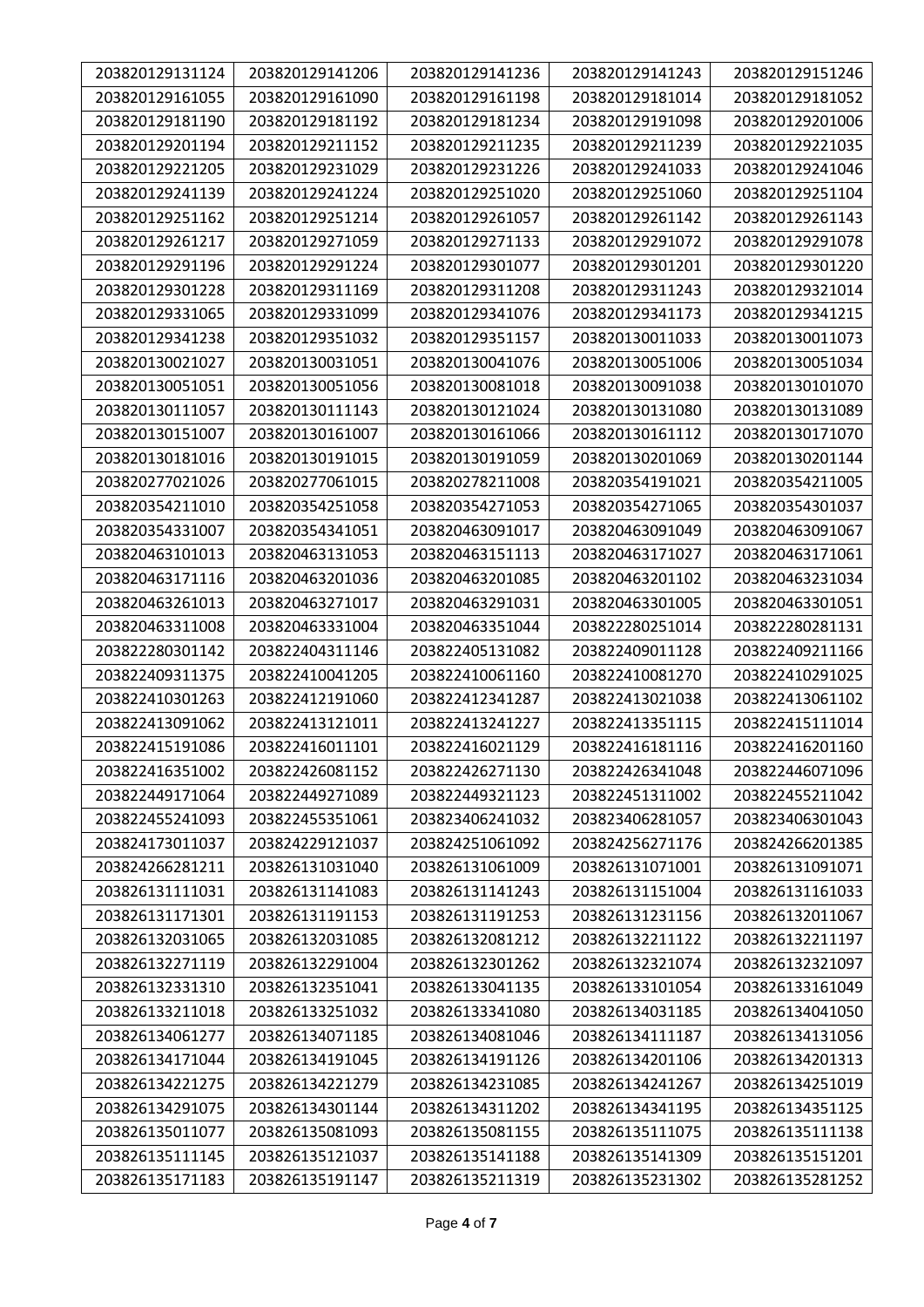| 203826135291011 | 203826135291286 | 203826135311025 | 203826135321270 | 203826135341113 |
|-----------------|-----------------|-----------------|-----------------|-----------------|
| 203826135341238 | 203826136111141 | 203826136131198 | 203826136141002 | 203826136141133 |
| 203826136161006 | 203826136181124 | 203826136191163 | 203826136241191 | 203826136241201 |
| 203826136271077 | 203826136281148 | 203826136321153 | 203826136331215 | 203826136341182 |
| 203826137041078 | 203826137091176 | 203826137161200 | 203826137221088 | 203826137291043 |
| 203826137331048 | 203826137331180 | 203826138041216 | 203826138081112 | 203826138121061 |
| 203826138121066 | 203826138151081 | 203826138181172 | 203826138191233 | 203826138241029 |
| 203826138251037 | 203826138251104 | 203826138251258 | 203826138311012 | 203826138321200 |
| 203826138331016 | 203826139011002 | 203826139031190 | 203826139101028 | 203826139151137 |
| 203826139231137 | 203826139241081 | 203826139271129 | 203826139271164 | 203826139281204 |
| 203826140021022 | 203826140111125 | 203826140131087 | 203826140181206 | 203826140201143 |
| 203826140201227 | 203826140231151 | 203826140231152 | 203826140261030 | 203826140261200 |
| 203826140311153 | 203826140311261 | 203826141051058 | 203826141161077 | 203826141191013 |
| 203826141231048 | 203826141291149 | 203826141321047 | 203826141351156 | 203826142021125 |
| 203826142101016 | 203826142121100 | 203826142141232 | 203826142151247 | 203826142171241 |
| 203826142171288 | 203826142201198 | 203826142201242 | 203826142211186 | 203826142211274 |
| 203826142231101 | 203826142241055 | 203826142281053 | 203826142281105 | 203826143031165 |
| 203826143041112 | 203826143071190 | 203826143121125 | 203826143151195 | 203826143161042 |
| 203826143171135 | 203826143181005 | 203826143271143 | 203826143281057 | 203826143311141 |
| 203826143331086 | 203826144011088 | 203826144021120 | 203826144041150 | 203826144051212 |
| 203826144081139 | 203826144101030 | 203826144131049 | 203826144141068 | 203826144141150 |
| 203826144231119 | 203826144261190 | 203826144281282 | 203826145011007 | 203826145021069 |
| 203826145021117 | 203826145031330 | 203826145091244 | 203826145101082 | 203826145111284 |
| 203826145211346 | 203826145221198 | 203826145221271 | 203826145231438 | 203826145241223 |
| 203826145241343 | 203826145281263 | 203826145291004 | 203826145301077 | 203826145311155 |
| 203826145321048 | 203826145341232 | 203826146021148 | 203826146121085 | 203826146181071 |
| 203826146201193 | 203826146261174 | 203826146331081 | 203826146351231 | 203827181051270 |
| 203827181111096 | 203827181121316 | 203827181131080 | 203827181191193 | 203827181221100 |
| 203827181331020 | 203827182021080 | 203827182081122 | 203827182151036 | 203827182171059 |
| 203827182171074 | 203827182211106 | 203827182241213 | 203827182261221 | 203827183031164 |
| 203827183101072 | 203827183121080 | 203827183131156 | 203827183141140 | 203827183181289 |
| 203827183241151 | 203827183311172 | 203827184011196 | 203827184021110 | 203827184081193 |
| 203827184081265 | 203827184151261 | 203827184161226 | 203827184221152 | 203827184341138 |
| 203827184351126 | 203827185031239 | 203827185041174 | 203827185091125 | 203827185121234 |
| 203827185161075 | 203827185181168 | 203827185221328 | 203827185251176 | 203827185331203 |
| 203827185341213 | 203827185351060 | 203827186061249 | 203827186071017 | 203827186141055 |
| 203827186141218 | 203827186221082 | 203827187031095 | 203827187051072 | 203827187091308 |
| 203827187101132 | 203827187121039 | 203827187121186 | 203827187131069 | 203827187161034 |
| 203827187161266 | 203827187171314 | 203827187271003 | 203827187281106 | 203827187331097 |
| 203827187331323 | 203827188021035 | 203827188061022 | 203827188091333 | 203827188211157 |
| 203827188231290 | 203827188291178 | 203827188301287 | 203827188321286 | 203827189071016 |
| 203827189081084 | 203827189091198 | 203827189101005 | 203827189131237 | 203827189171080 |
| 203827189171141 | 203827189231322 | 203827189301278 | 203827189331039 | 203827429031226 |
| 203827429041154 | 203827429061263 | 203827429201152 | 203827429241143 | 203827429241266 |
| 203827429341006 | 203828105021007 | 203828120161072 | 203828350201047 | 203829215191243 |
| 203830151161171 | 203830151341034 | 203830152201070 | 203830153011038 | 203830154321024 |
| 203830155121115 | 203830156041062 | 203830421261081 | 203831408091102 | 203831408101082 |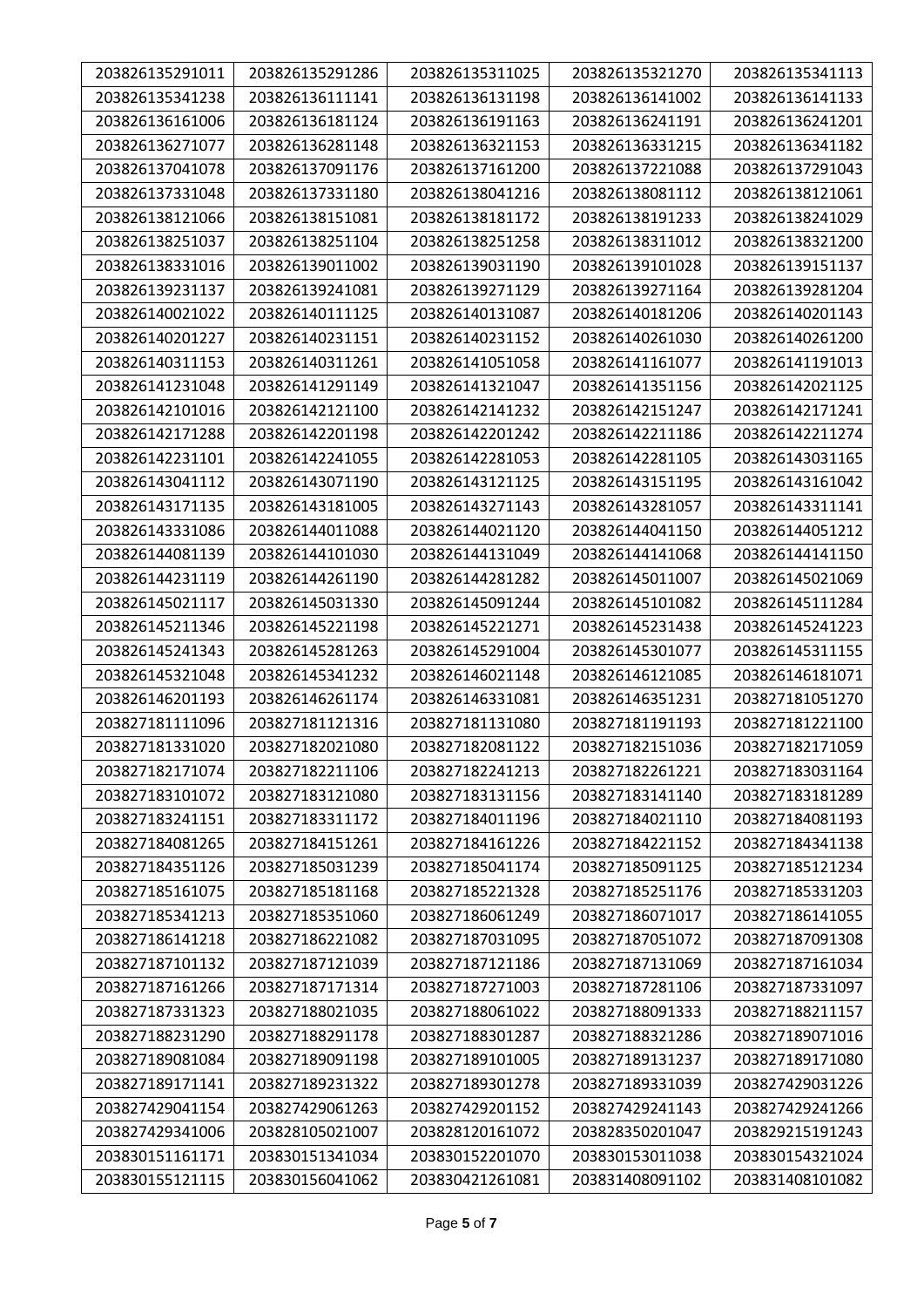| 203831408101094 | 203831408111028 | 203831408111042 | 203831408141075 | 203831408181019 |
|-----------------|-----------------|-----------------|-----------------|-----------------|
| 203831408241099 | 203831408271032 | 203831408321024 | 203831408341026 | 203831418021070 |
| 203831418041083 | 203831418061095 | 203831418081037 | 203831418141077 | 203831418151010 |
| 203831418151083 | 203831418181020 | 203831418191059 | 203831418201114 | 203831418231010 |
| 203831418241082 | 203831418251021 | 203831418251081 | 203831418261028 | 203831418281058 |
| 203831418281082 | 203831418291094 | 203831418301028 | 203831418321062 | 203831418351037 |
| 203831418351044 | 203831424021073 | 203831424021104 | 203831424031001 | 203831424041037 |
| 203831424041121 | 203831424111128 | 203831424341125 |                 |                 |

End of the list

Total number of candidates shortlisted:**903**

| Cut off Merit Index for Various Categories of Posts |  |
|-----------------------------------------------------|--|
|-----------------------------------------------------|--|

|                | Community & ESM Cut off Merit Index for Various Categories of Posts |           |           |           |            |           |            |           |            |  |  |
|----------------|---------------------------------------------------------------------|-----------|-----------|-----------|------------|-----------|------------|-----------|------------|--|--|
| CAT_N          | <b>RAILWAY/P</b>                                                    |           |           |           |            |           | <b>ESM</b> |           |            |  |  |
| O              | U                                                                   | <b>UR</b> | <b>SC</b> | <b>ST</b> | <b>OBC</b> | <b>UR</b> | <b>SC</b>  | <b>ST</b> | <b>OBC</b> |  |  |
| $\overline{2}$ | <b>NFR</b>                                                          | 604.03287 | 504.86425 | 519.44801 | 592.36600  |           |            |           |            |  |  |
| 3              | <b>NFR</b>                                                          | 592.50835 | 488.22152 | 482.19389 | 587.67641  |           |            |           |            |  |  |
| 12             | <b>NFR</b>                                                          | 601.11612 | 497.26290 | 494.24902 | 586.09404  |           |            |           |            |  |  |
| 13             | <b>NFR</b>                                                          | 602.74542 |           |           | 611.75115  |           |            |           |            |  |  |
| 14             | <b>NFR</b>                                                          | 599.49559 | 511.58998 | 511.20669 | 585.34734  |           |            |           |            |  |  |
| 15             | <b>NFR</b>                                                          | 592.05281 | 522.85224 | 511.04384 | 584.25623  |           |            |           |            |  |  |
| 16             | <b>NFR</b>                                                          | 589.99941 | 514.37678 | 503.75509 | 589.99941  |           |            |           |            |  |  |
| 17             | <b>NFR</b>                                                          | 603.26397 |           |           | 598.68029  |           |            |           |            |  |  |
| 38             | <b>NFR</b>                                                          | 590.09249 | 509.44408 | 517.28894 | 584.92915  |           | 388.23585  |           | 254.90262  |  |  |
| 40             | <b>NFR</b>                                                          | 598.74394 |           |           | 583.83908  |           |            |           |            |  |  |
| 44             | <b>NFR</b>                                                          | 597.06177 | 516.29173 | 521.61331 | 590.02517  |           |            |           |            |  |  |
| 54             | <b>NFR</b>                                                          | 612.14054 | 511.96882 | 504.57643 | 587.48276  |           |            |           |            |  |  |
| 55             | <b>NFR</b>                                                          | 602.31994 | 524.04703 | 504.96797 | 588.69654  |           |            |           |            |  |  |
| 56             | <b>NFR</b>                                                          | 602.31994 | 516.07574 | 505.80849 | 605.44224  |           |            |           |            |  |  |
| 63             | <b>NFR</b>                                                          | 592.56769 | 511.96882 | 505.80849 | 585.89249  |           |            |           |            |  |  |
| 64             | <b>NFR</b>                                                          | 598.21302 | 525.06276 | 518.12914 | 588.69654  |           |            |           | 290.19781  |  |  |
| 67             | <b>NFR</b>                                                          | 590.69029 | 518.12914 | 525.21391 | 590.09249  | 376.37073 |            |           |            |  |  |
| 69             | <b>NFR</b>                                                          | 664.80256 | 556.25004 | 368.09209 | 581.57890  |           |            |           |            |  |  |

| PwBD -R Cut off Merit Index for Various Categories of Posts |                   |           |           |           |            |           |           |           |            |  |
|-------------------------------------------------------------|-------------------|-----------|-----------|-----------|------------|-----------|-----------|-----------|------------|--|
|                                                             |                   | $R-HI$    |           |           |            | R-LD      |           |           |            |  |
| CAT_NO                                                      | <b>RAILWAY/PU</b> | <b>UR</b> | <b>SC</b> | <b>ST</b> | <b>OBC</b> | <b>UR</b> | <b>SC</b> | <b>ST</b> | <b>OBC</b> |  |
| $\overline{2}$                                              | <b>NFR</b>        |           |           |           |            |           |           |           | 268.60951  |  |
| 3                                                           | <b>NFR</b>        |           |           |           |            |           | 300.69351 |           | 256.94264  |  |
| 12                                                          | <b>NFR</b>        |           |           |           |            |           | 391.11188 |           | 268.60951  |  |
| 13                                                          | <b>NFR</b>        |           |           |           |            |           |           |           |            |  |
| 14                                                          | <b>NFR</b>        |           |           |           |            |           |           |           |            |  |
| 15                                                          | <b>NFR</b>        |           |           |           |            |           |           |           | 424.76064  |  |
| 16                                                          | <b>NFR</b>        |           |           |           |            |           |           |           |            |  |